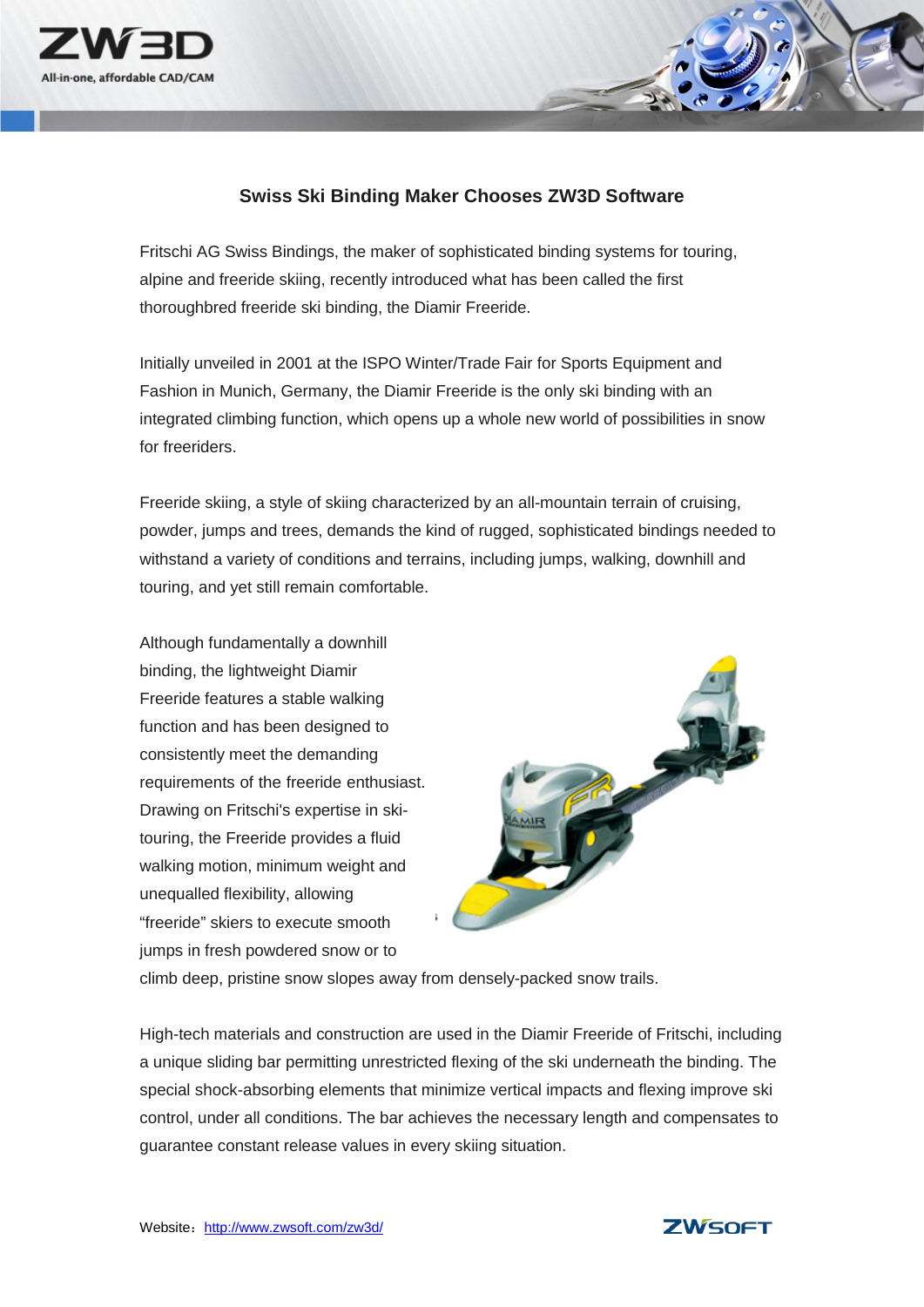

Fritschi's products have endeared themselves to users with their patented system and a design strategy that minimizes muscle strain across all of its product applications. Yet achieving the level of flexibility and fluidity of motion displayed in the Diamir Freeride and other Fritschi bindings is no small task.

It is therefore essential that Fritschi have access to superior freeform surfacing in both CAD and CAM when developing its products, and why the company turned to ZW3D software from ZWSOFT.

"We were inspired by the unlimited possibilities of ZW3D's freeform surfacing and filleting," said Martin Jordi, manufacturing engineer for Fritschi. "That was three years ago. Now the Freeride system is but one part of the Fritschi products palette, which is developed exclusively using ZW3D."

Because of its integrated design-through-manufacturing solution and hybrid modeler with advanced surfacing, ZW3D has been adopted as the solution of choice by Fritschi to produce high-tech products that provide a full range of functionality and features demanded by high-impact skiers.



New product development and enhancements at Fritschi begin by defining the scope of the specific function of the product, such as the quick-release system, which Jordi believes is what gives his products their competitive edge. Then, preliminary wireframe geometry is constructed by Fritchi's builders group.

At this point ZW3D is used to develop the 3D design by first sketching part geometry to unite the function and the design. Jordi says ZW3D's superior freeform surfacing and filleting give Fritschi the ability to design an attractive, stylish product while ZW3D's integrated CAM accelerates the process from design through manufacturing. All detailed 2D technical drawings are also produced with ZW3D Overdrive.